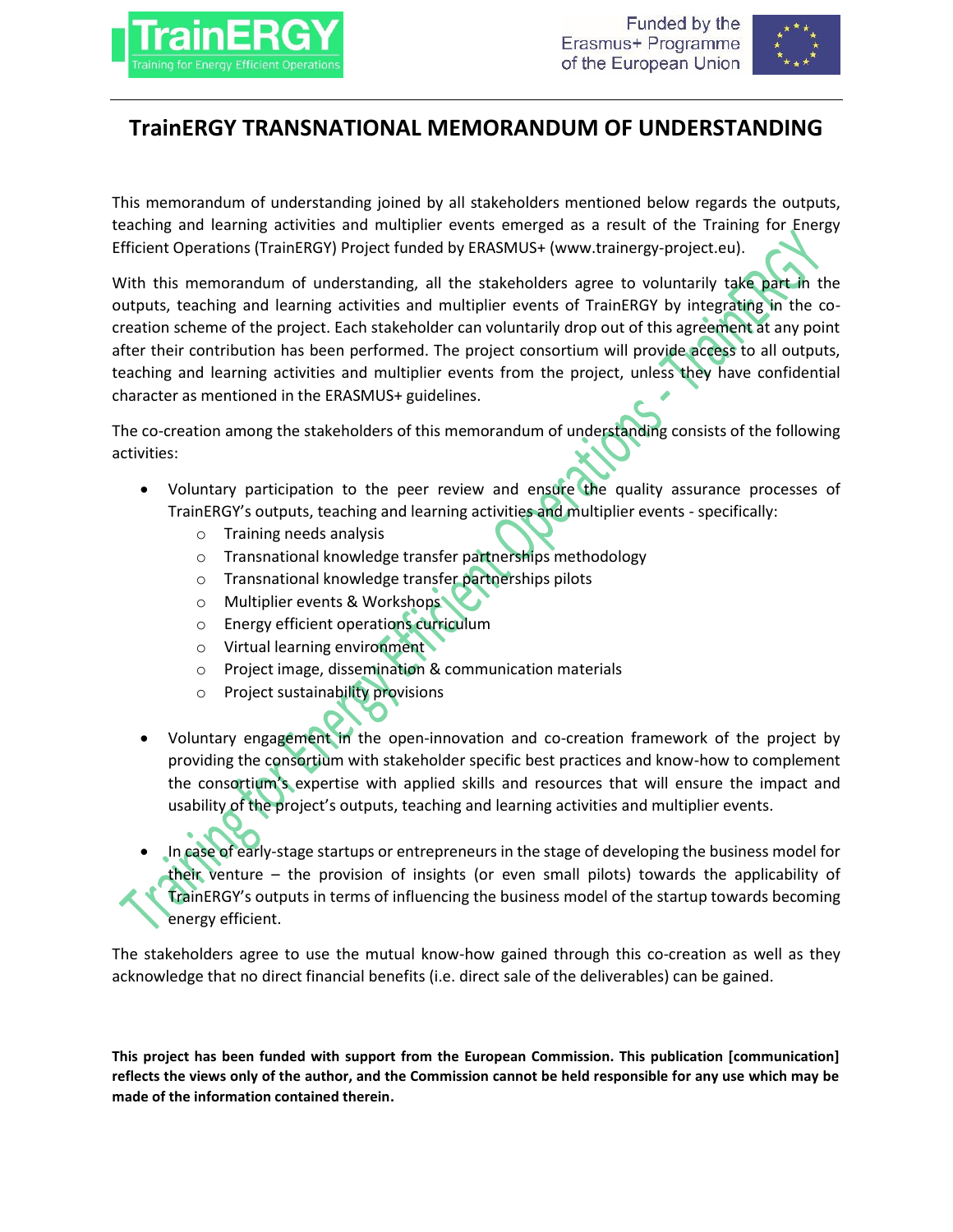



| Stakeholders of the TrainERGY memorandum of understanding                              |                                       |                                                                          |                                                                |  |                                                      |
|----------------------------------------------------------------------------------------|---------------------------------------|--------------------------------------------------------------------------|----------------------------------------------------------------|--|------------------------------------------------------|
| <b>FACULTY OF MANAGEMENT</b><br>UNIVERSITY OF LODZ                                     | SEERC<br>CENTRE                       | SOUTH-EAS<br>EUROPEAN<br><b>RESEARCH</b>                                 | The<br>University<br><b>Of</b><br>Sheffield.                   |  | UniversiTà degli STudi di Napo<br><b>FEDERICO</b> II |
|                                                                                        |                                       |                                                                          |                                                                |  |                                                      |
| <b>Foundation</b><br>for Promotion<br>of Entrepreneursh<br><b>ESTABLISHED IN</b>       | olympia."<br>electronics.             | μα έναν<br>"ασφαρεστερο πιοσμο!                                          | <b>Doncaster Chamber<br/>Inspiring success<br/>in business</b> |  | <b>ALP</b>                                           |
| <b>Y TRIPLEHELIX</b><br>association<br>INDUSTRY GOVERNMENT<br><b>CHAPTER OF GREECE</b> | The<br>University<br>Of<br>Sheffield. | <b>CITY College</b><br>An International<br>Faculty Of<br>The University. | Hellenic Business<br>Angels Network                            |  | Executive<br>Development<br>Institute                |
| Wyższa<br>Szkoła<br>Informatyki<br>i Umiejętności                                      | izodom 2000 polska                    |                                                                          |                                                                |  |                                                      |
|                                                                                        |                                       |                                                                          |                                                                |  |                                                      |
| <b>Contact lists</b>                                                                   |                                       |                                                                          |                                                                |  |                                                      |
| <b>Stakeholder</b>                                                                     |                                       |                                                                          | Country                                                        |  | <b>Contact</b>                                       |
|                                                                                        |                                       |                                                                          |                                                                |  | (upon request)                                       |
| University of Lodz Faculty of                                                          |                                       | Poland                                                                   |                                                                |  |                                                      |
| Management                                                                             |                                       |                                                                          |                                                                |  |                                                      |
| South East European Research                                                           |                                       | Greece                                                                   |                                                                |  |                                                      |
| Centre                                                                                 |                                       |                                                                          |                                                                |  |                                                      |
| The University of Sheffield                                                            |                                       | United Kingdom                                                           |                                                                |  |                                                      |
| University of Naples Federico II                                                       |                                       | Italy                                                                    |                                                                |  |                                                      |
| Foundation for Promotion of                                                            |                                       | Poland                                                                   |                                                                |  |                                                      |
| Entrepreneurship                                                                       |                                       | Greece                                                                   |                                                                |  |                                                      |
| <b>Olympia Electronics</b><br><b>Doncaster Chamber of Commerce</b>                     |                                       | United Kingdom                                                           |                                                                |  |                                                      |
| <b>FALP</b>                                                                            |                                       |                                                                          |                                                                |  |                                                      |
| Triple Helix Association Chapter                                                       |                                       | Italy<br>Greece                                                          |                                                                |  |                                                      |
| of Greece                                                                              |                                       |                                                                          |                                                                |  |                                                      |
| University<br>The<br>of<br>Sheffield                                                   |                                       | Greece                                                                   |                                                                |  |                                                      |
| International Faculty, CITY College                                                    |                                       |                                                                          |                                                                |  |                                                      |

**This project has been funded with support from the European Commission. This publication [communication] reflects the views only of the author, and the Commission cannot be held responsible for any use which may be made of the information contained therein.**